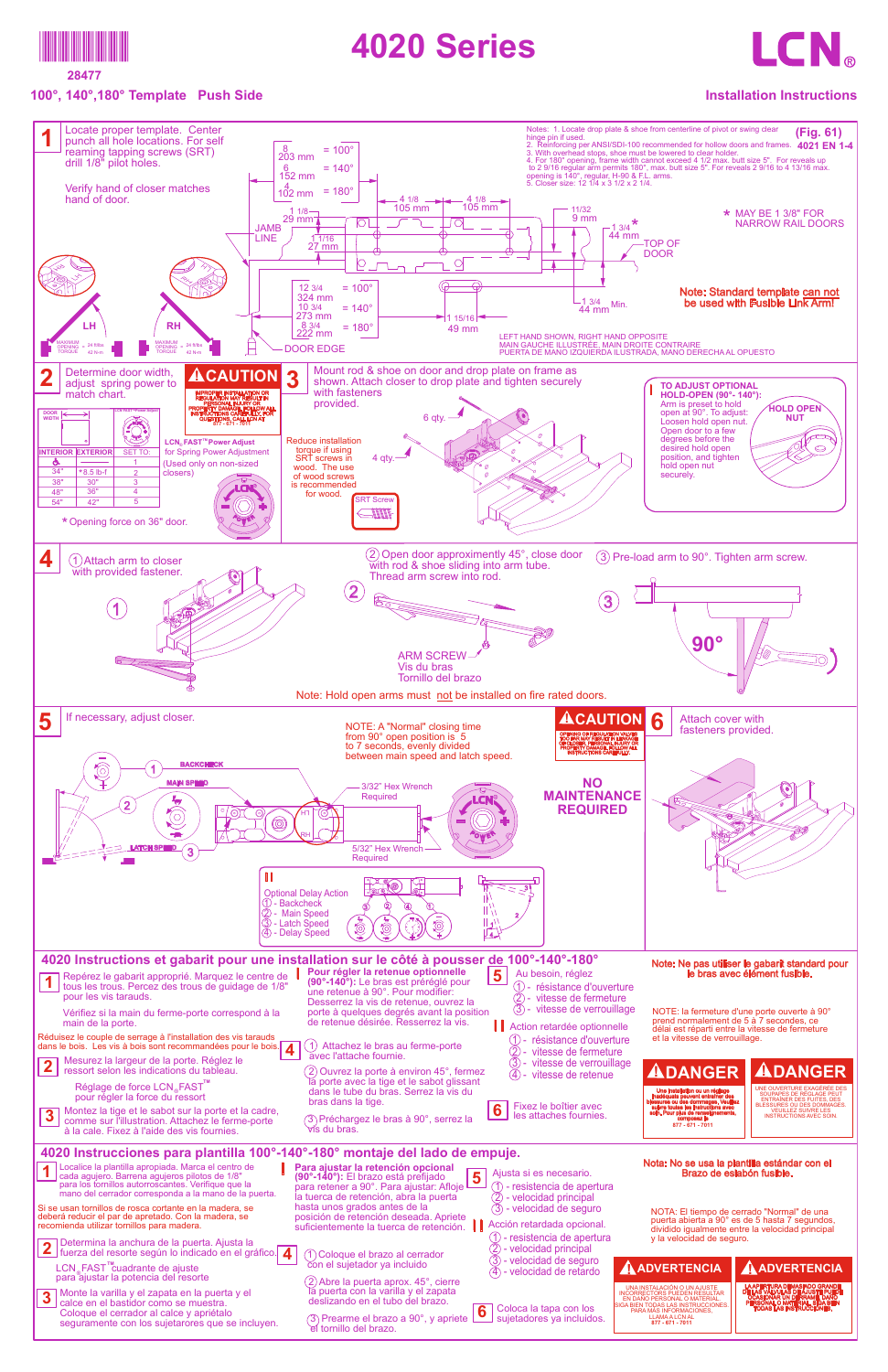© Allegion 2014 Printed in U.S.A. 28477 Rev. 01/14-k

**Customer Service Servicio al cliente Service à la clientèle** 1-877-671-7011 www.allegion.com/us